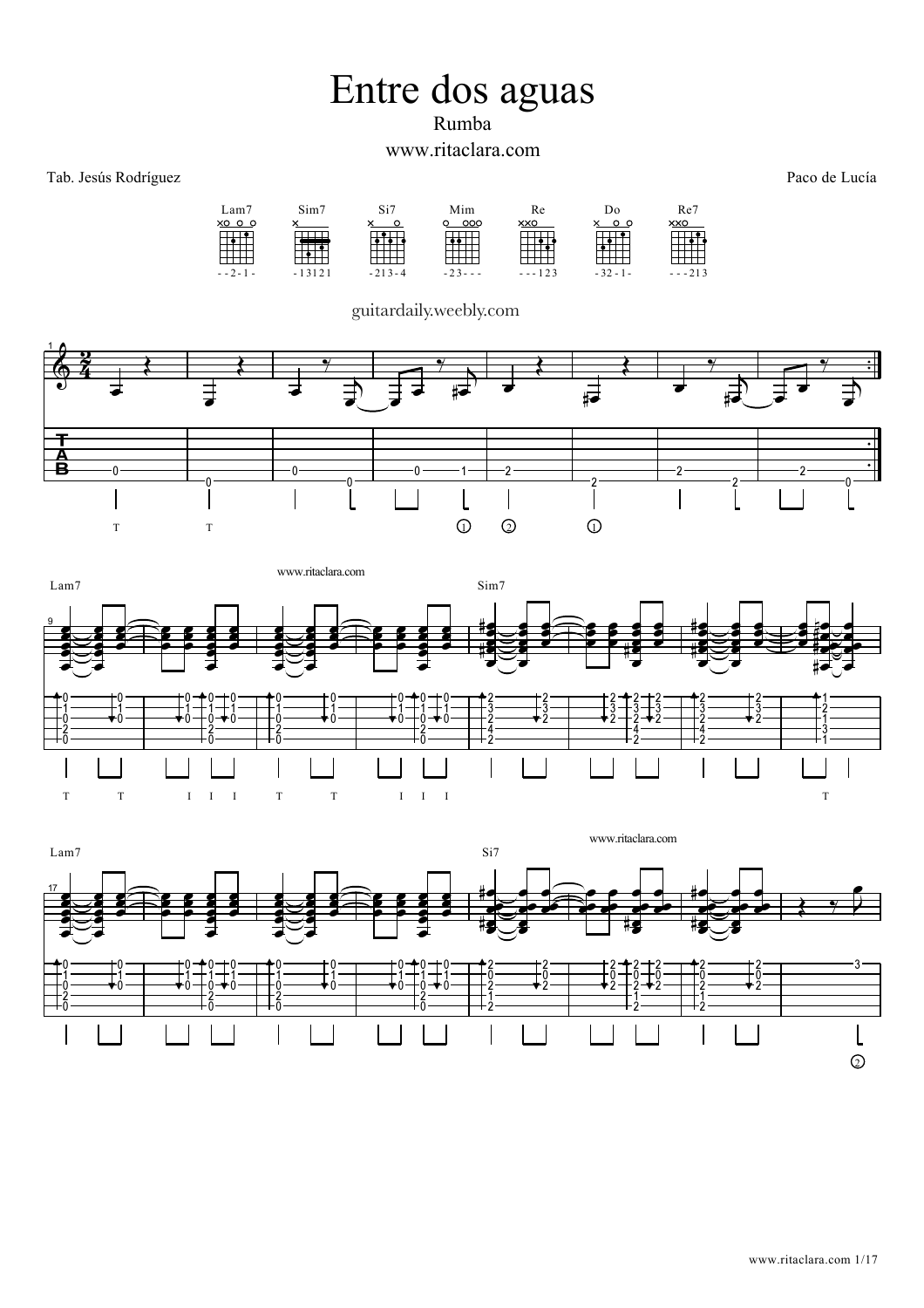









www.ritaclara.com 2/17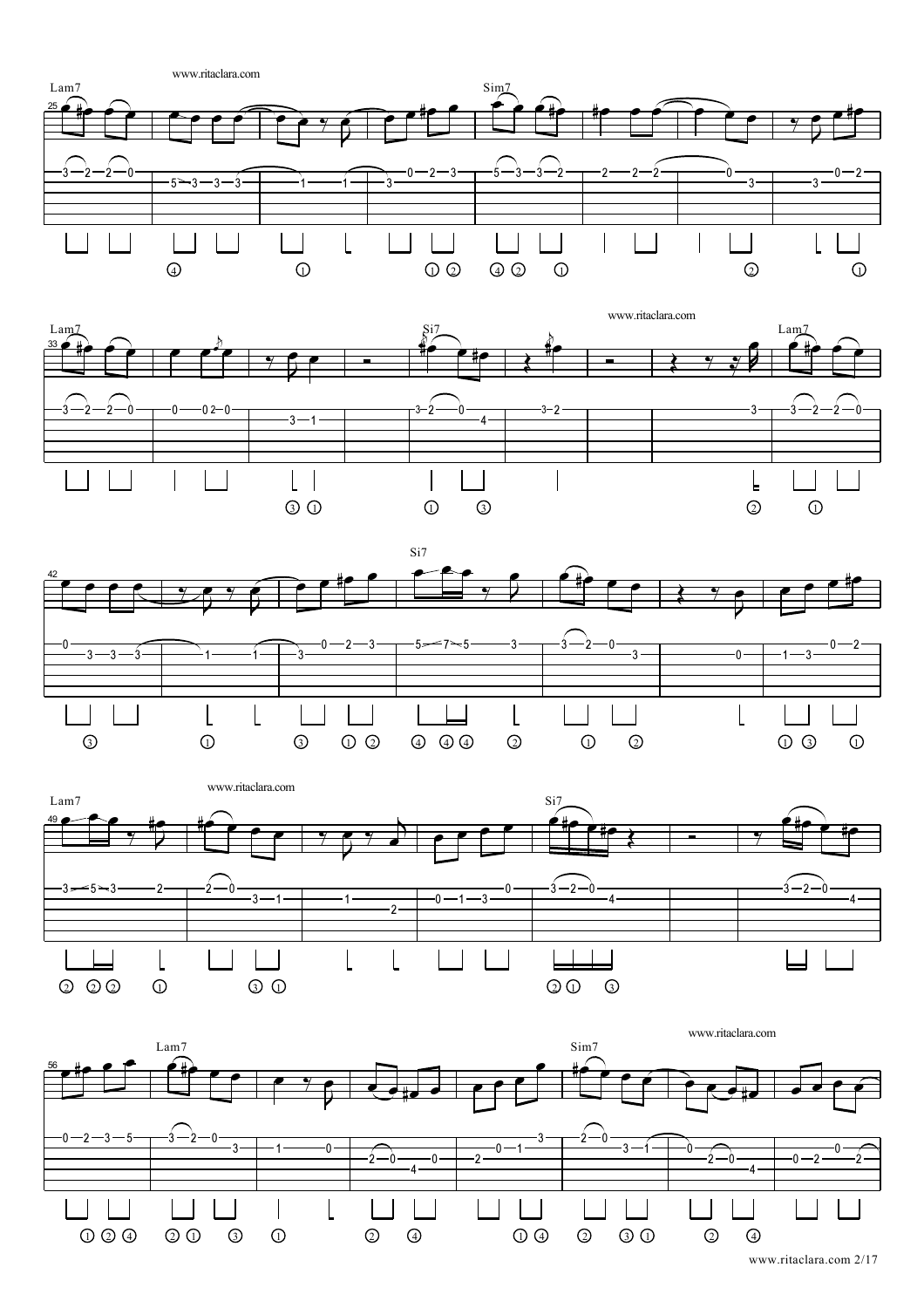







www.ritaclara.com 3/17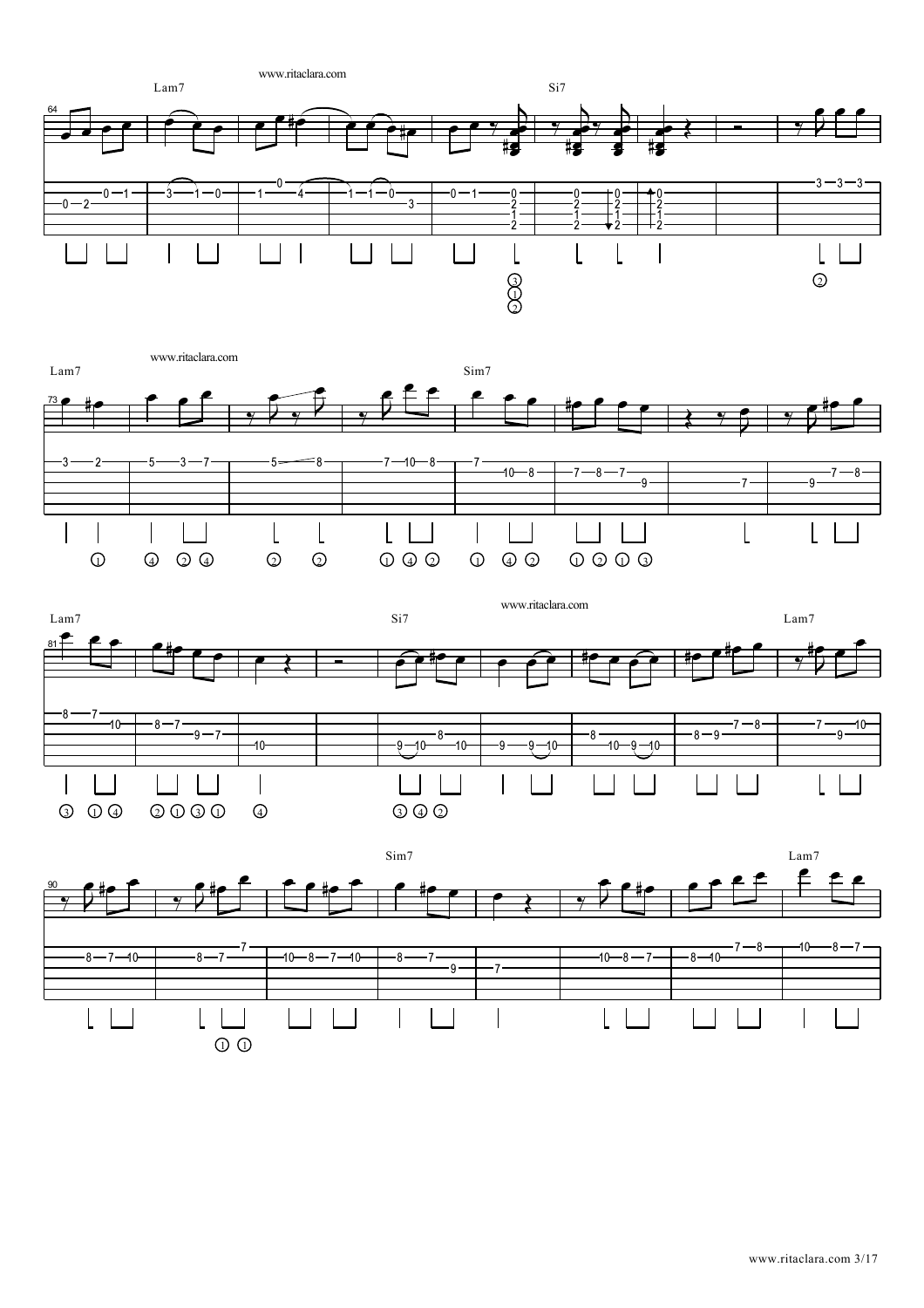www.ritaclara.com









www.ritaclara.com 4/17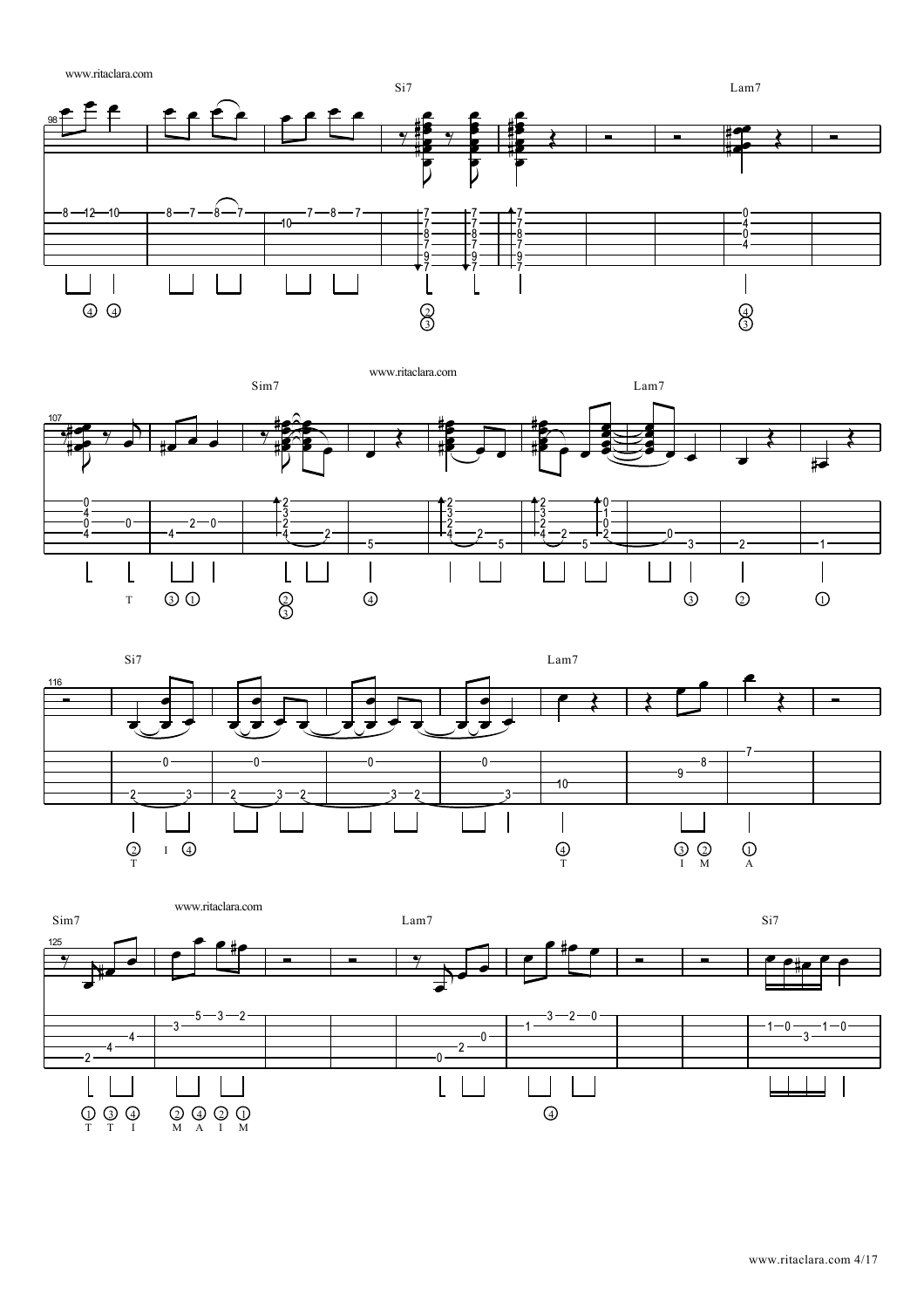





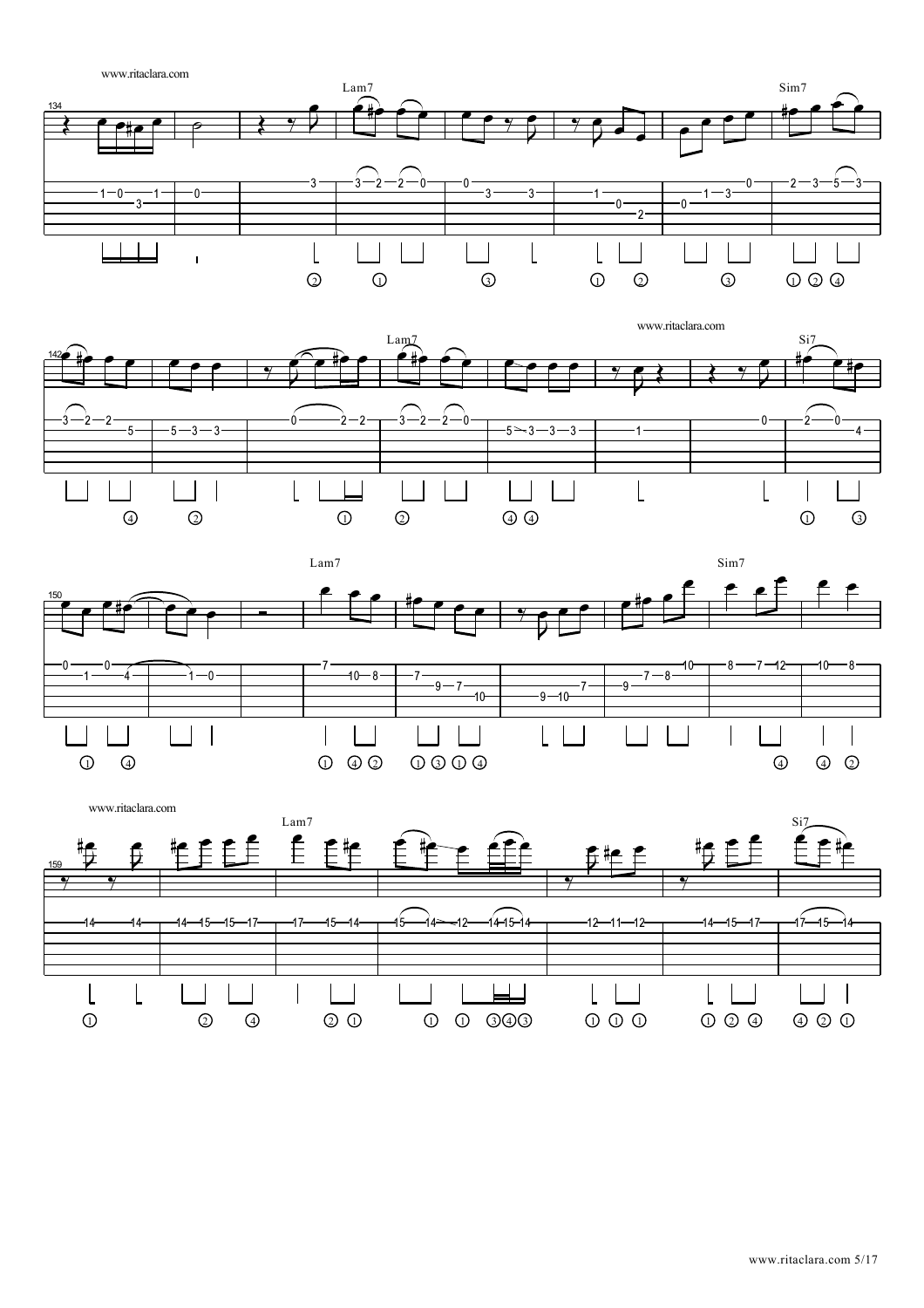





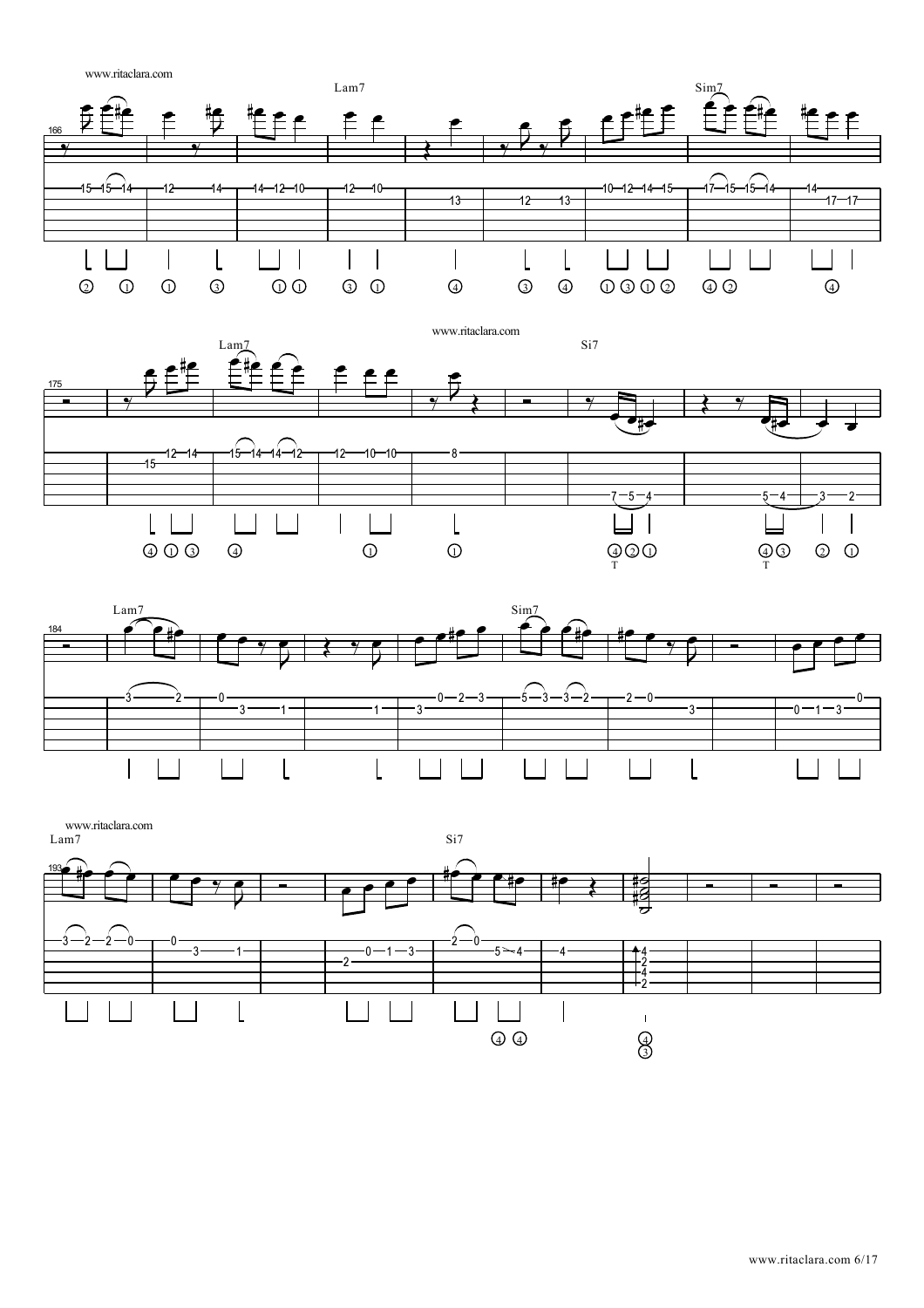www.ritaclara.com







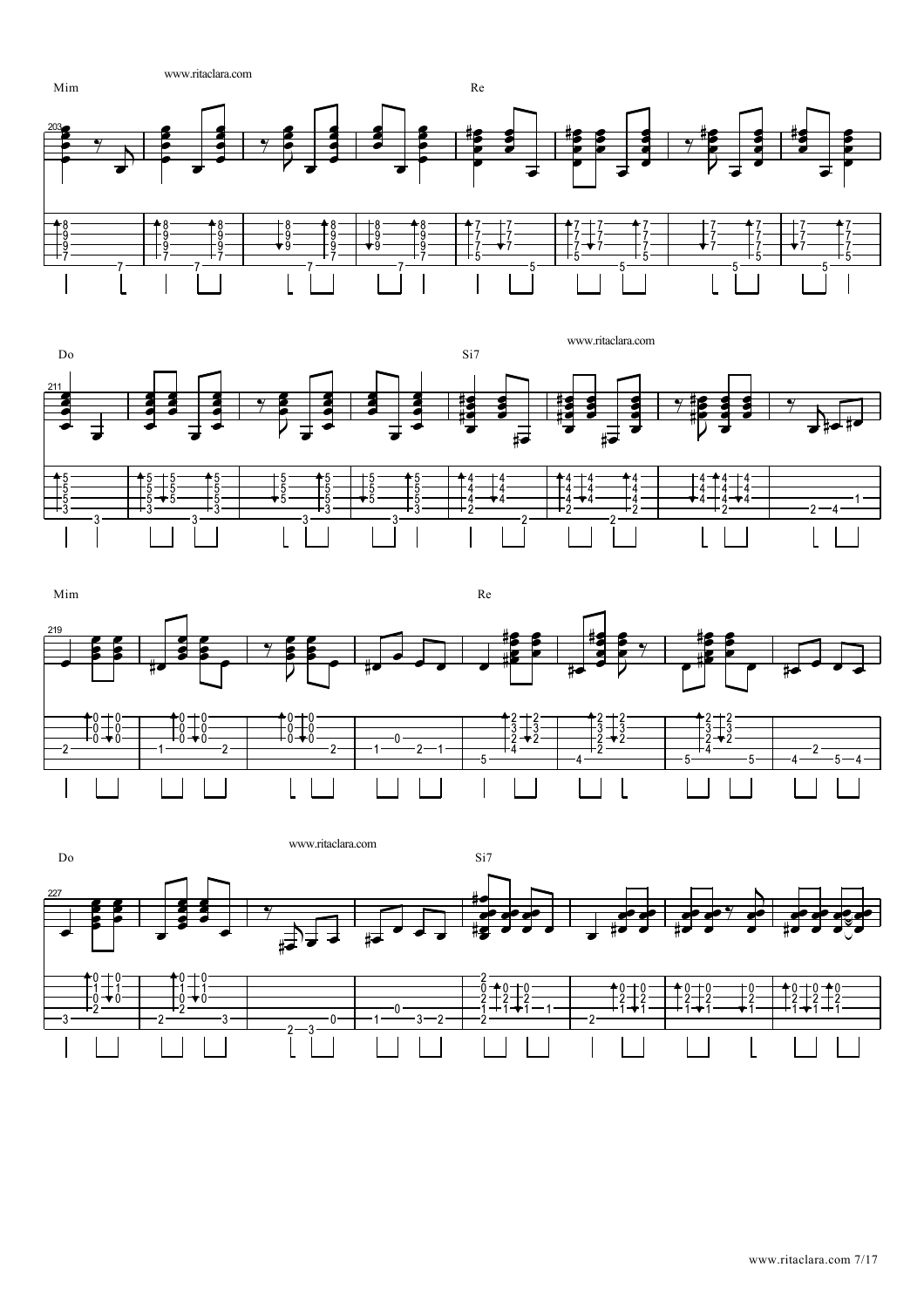







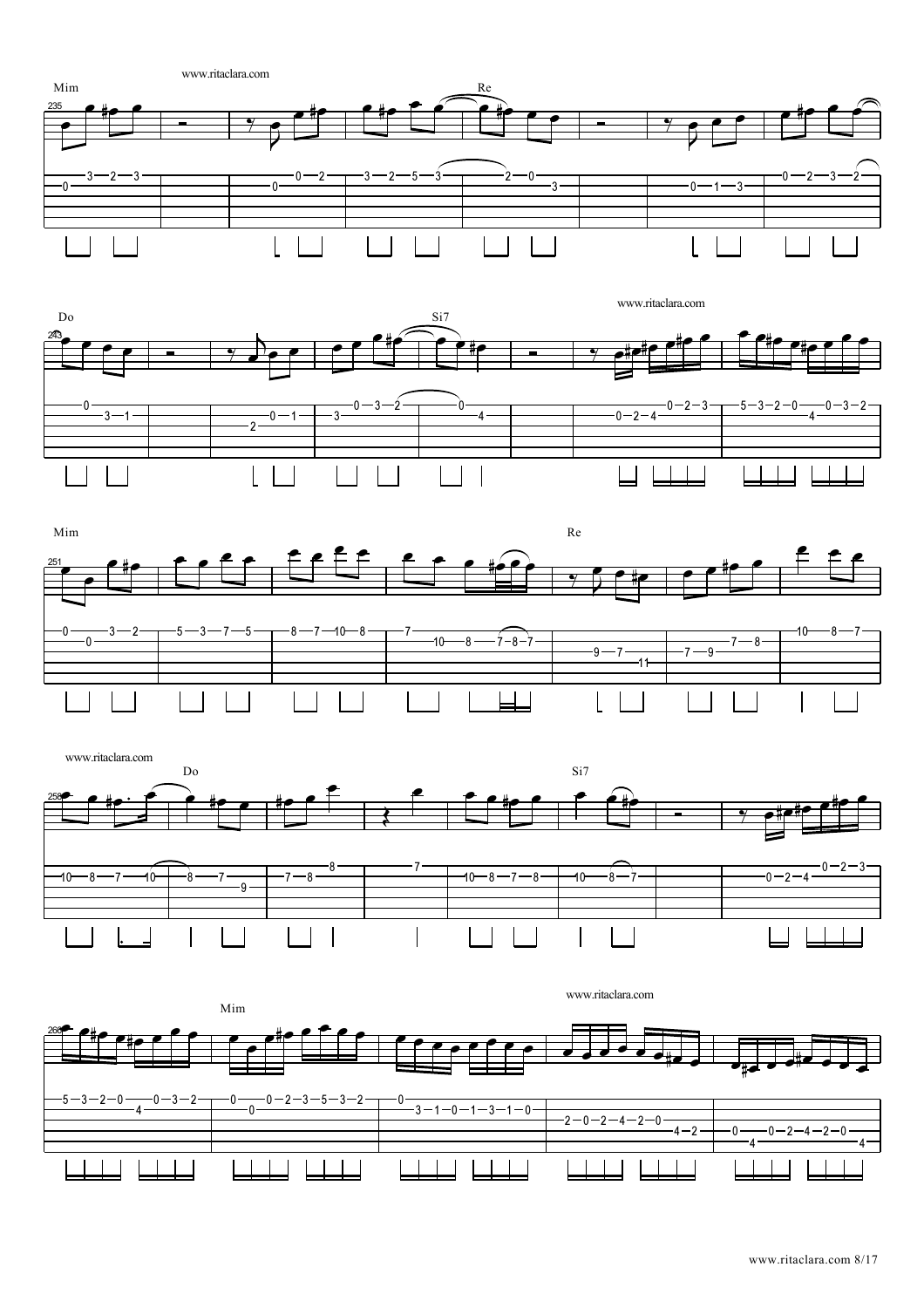





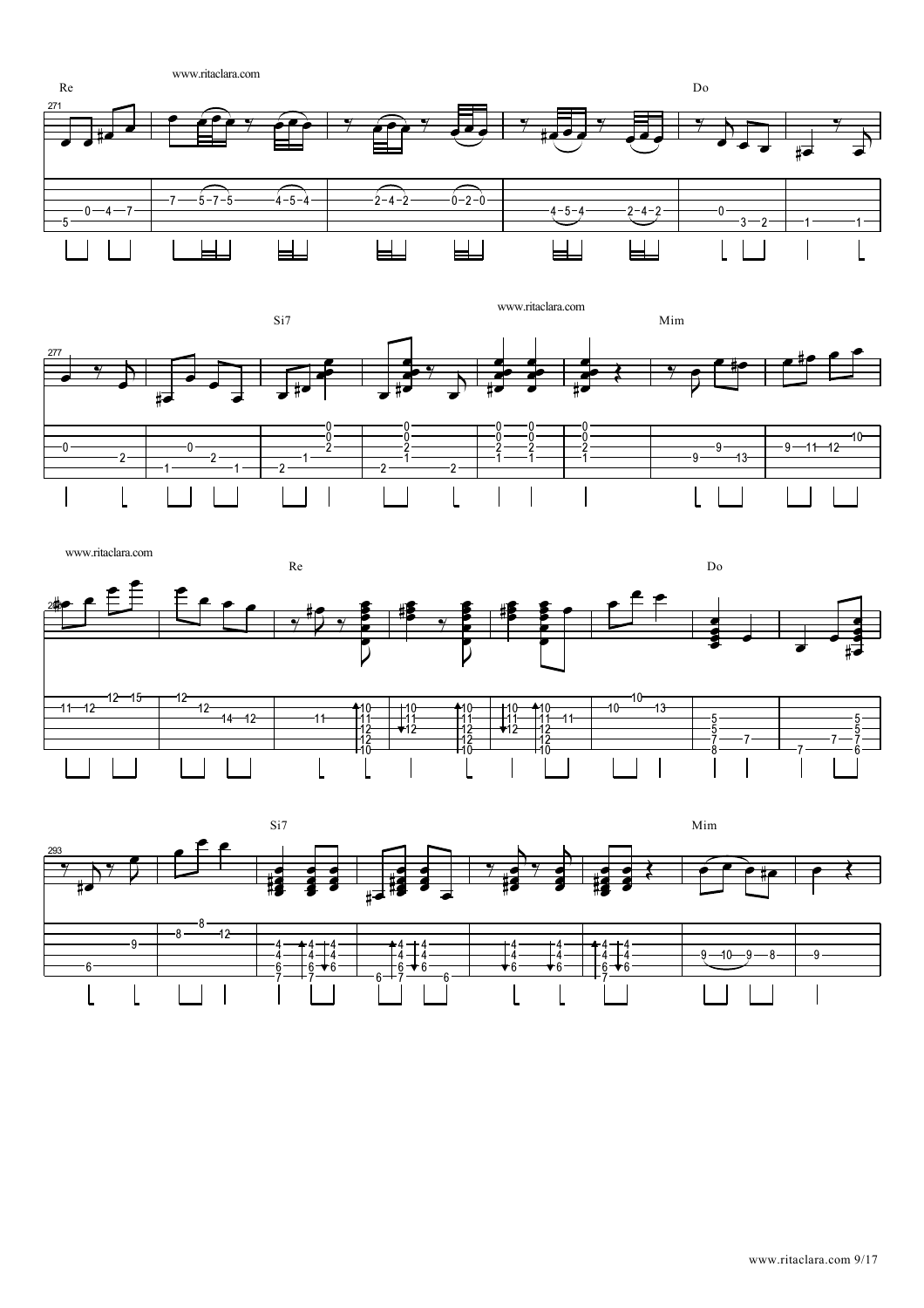







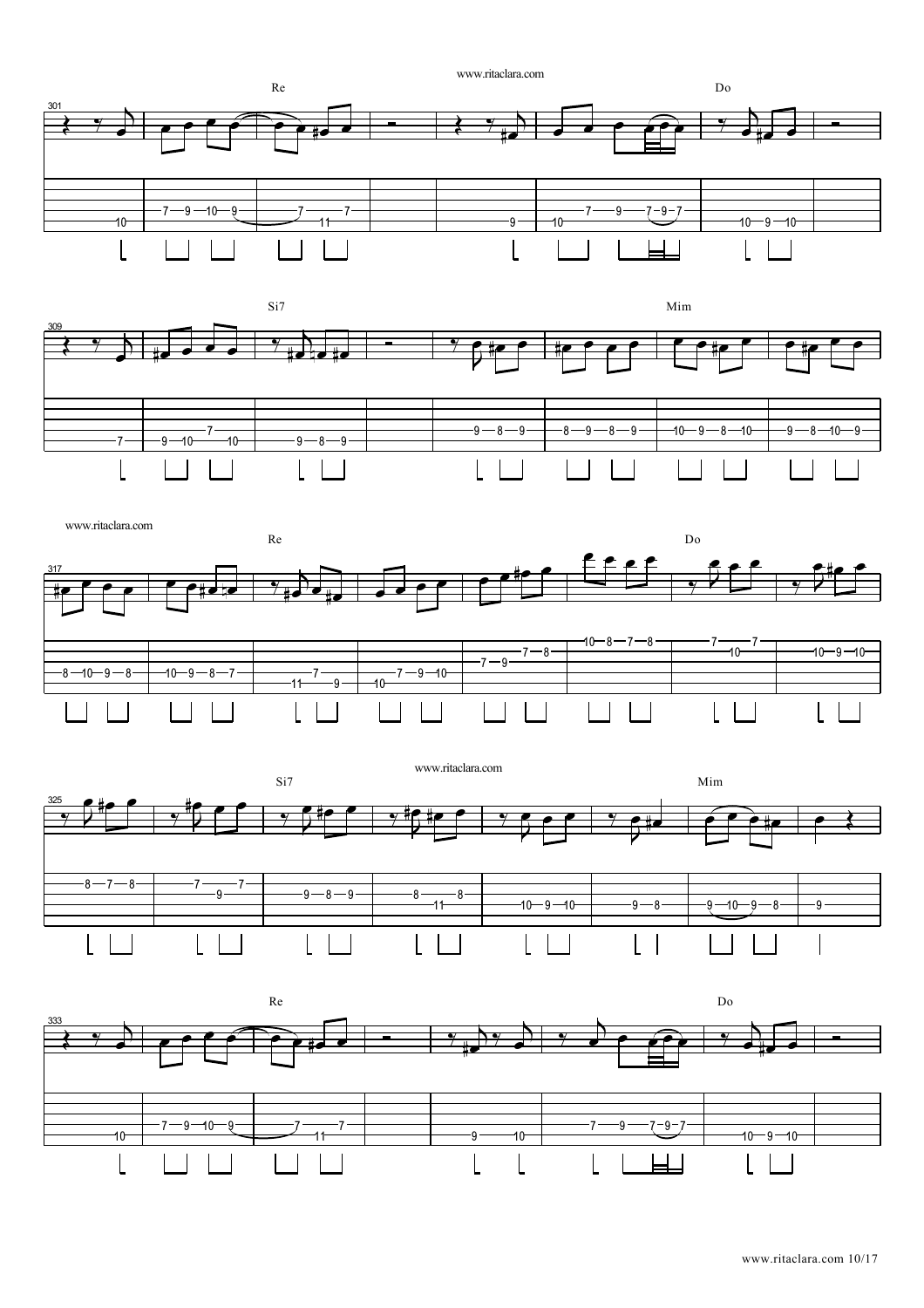









www.ritaclara.com 11/17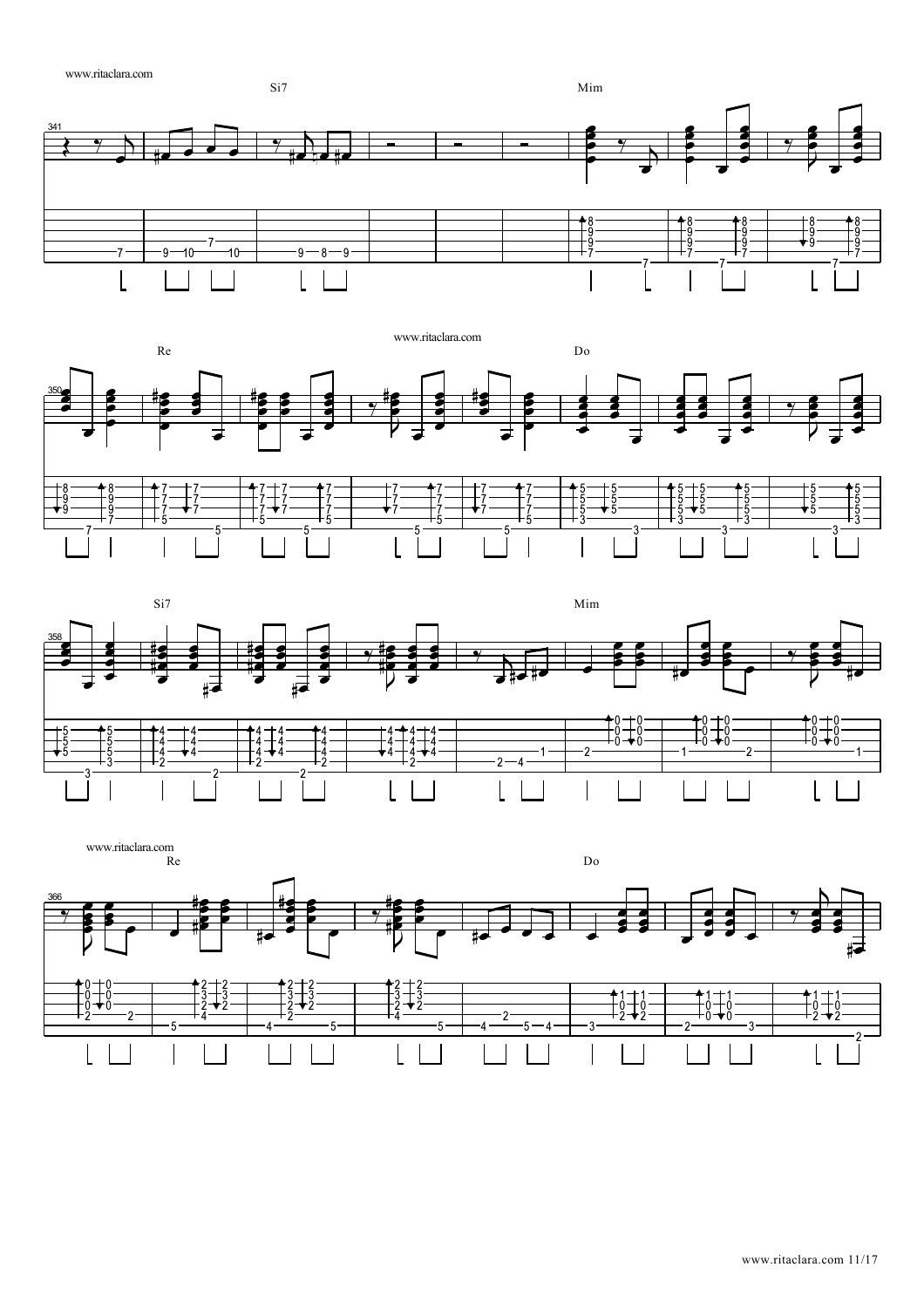www.ritaclara.com









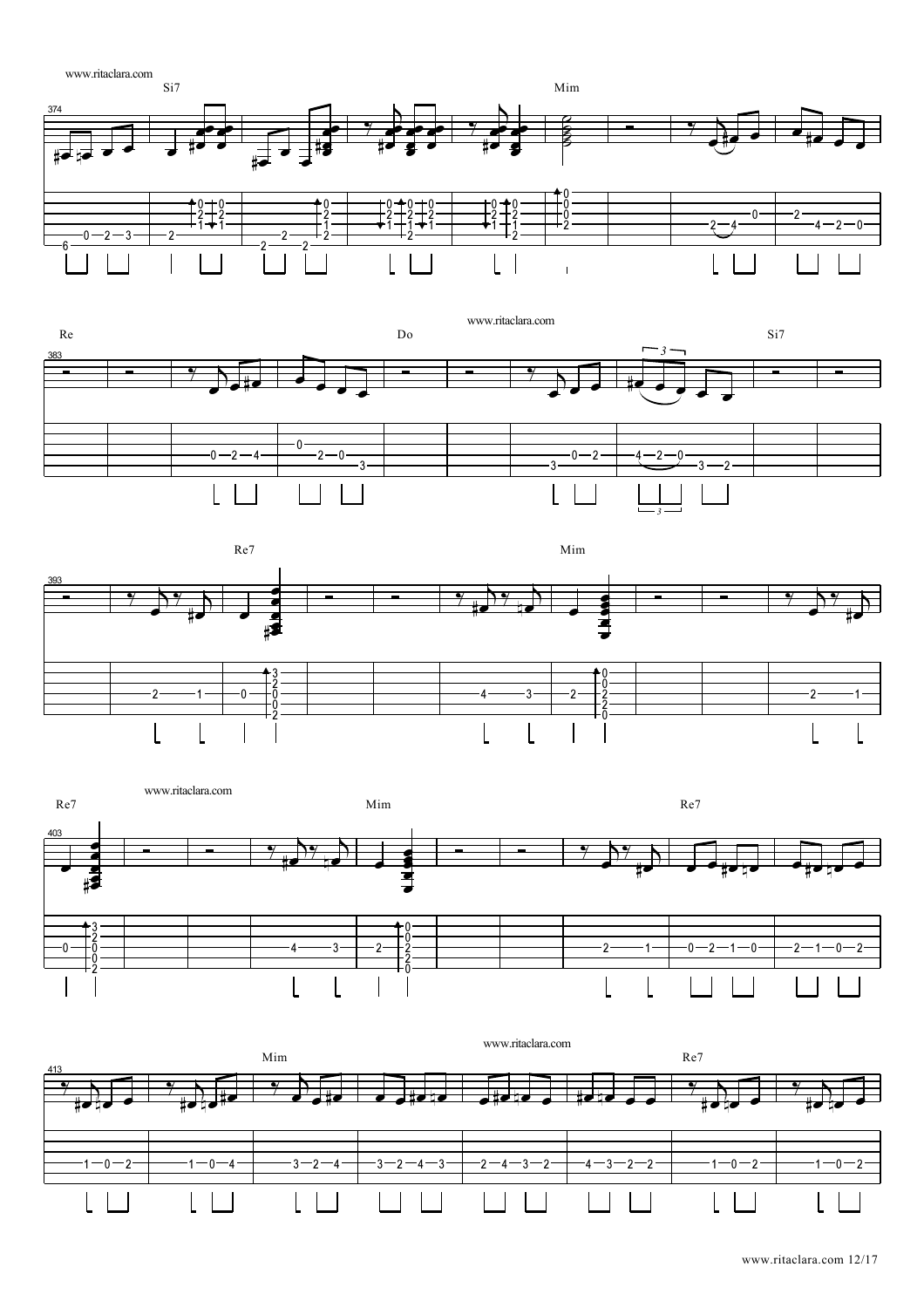







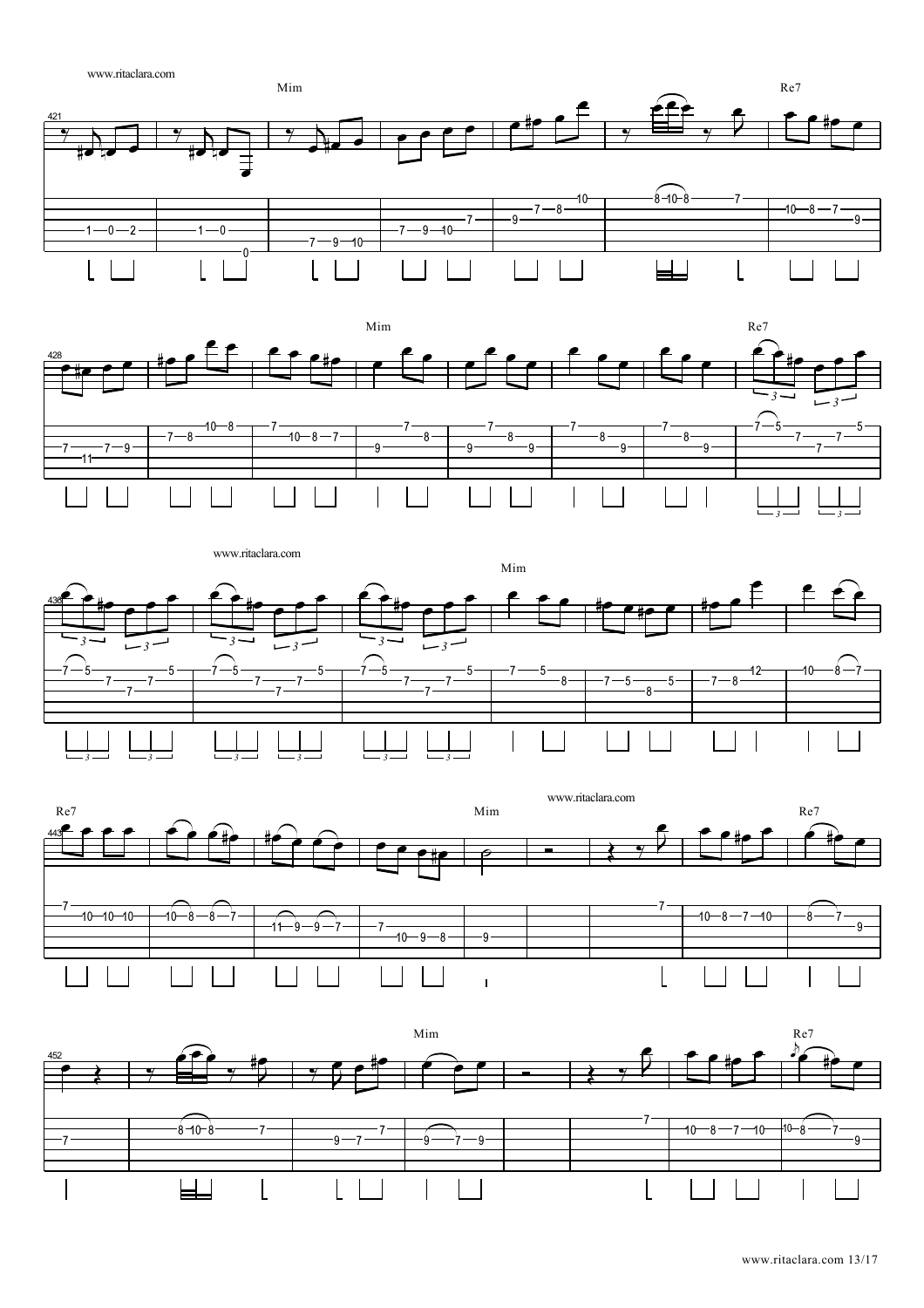www.ritaclara.com









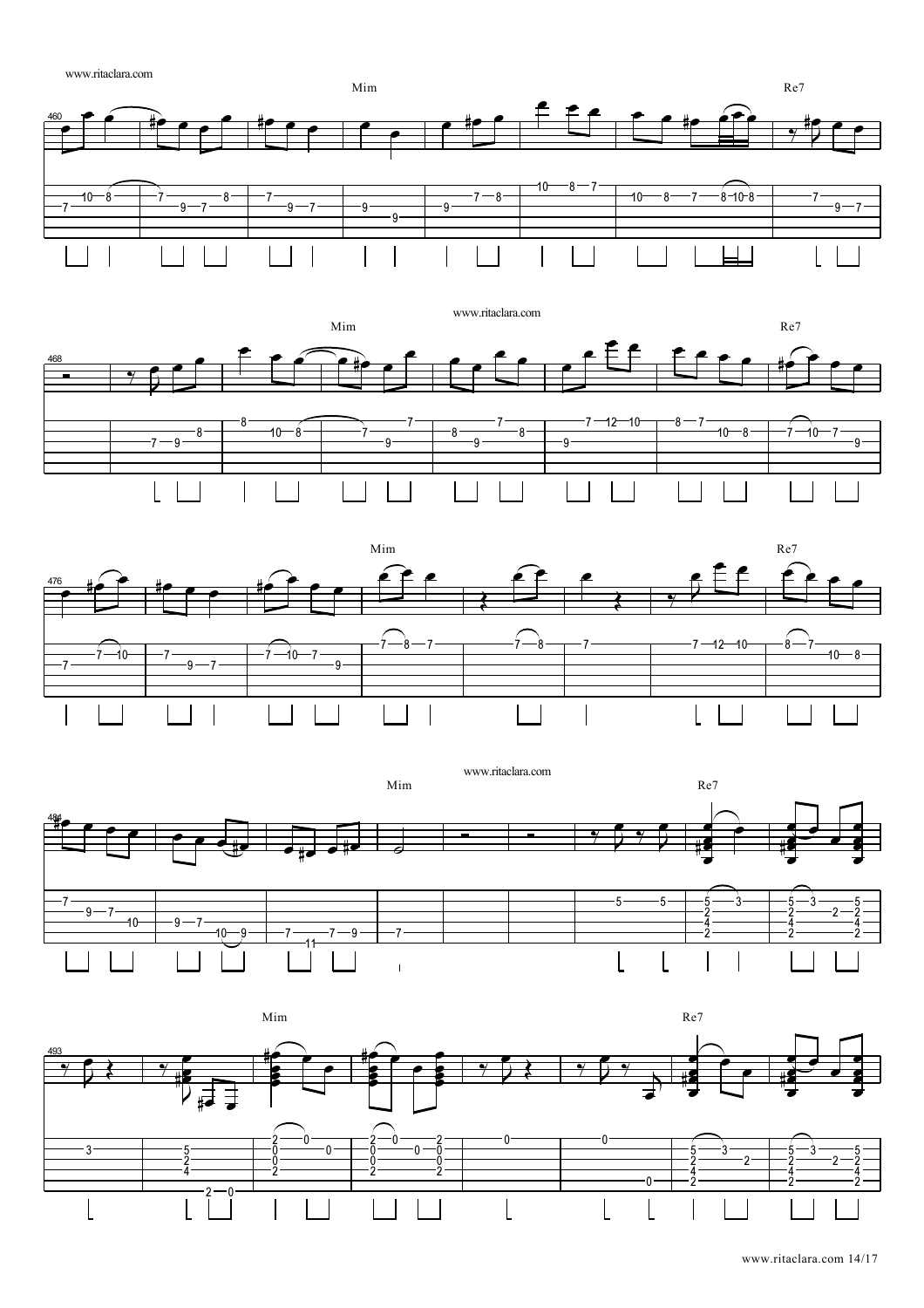www.ritaclara.com









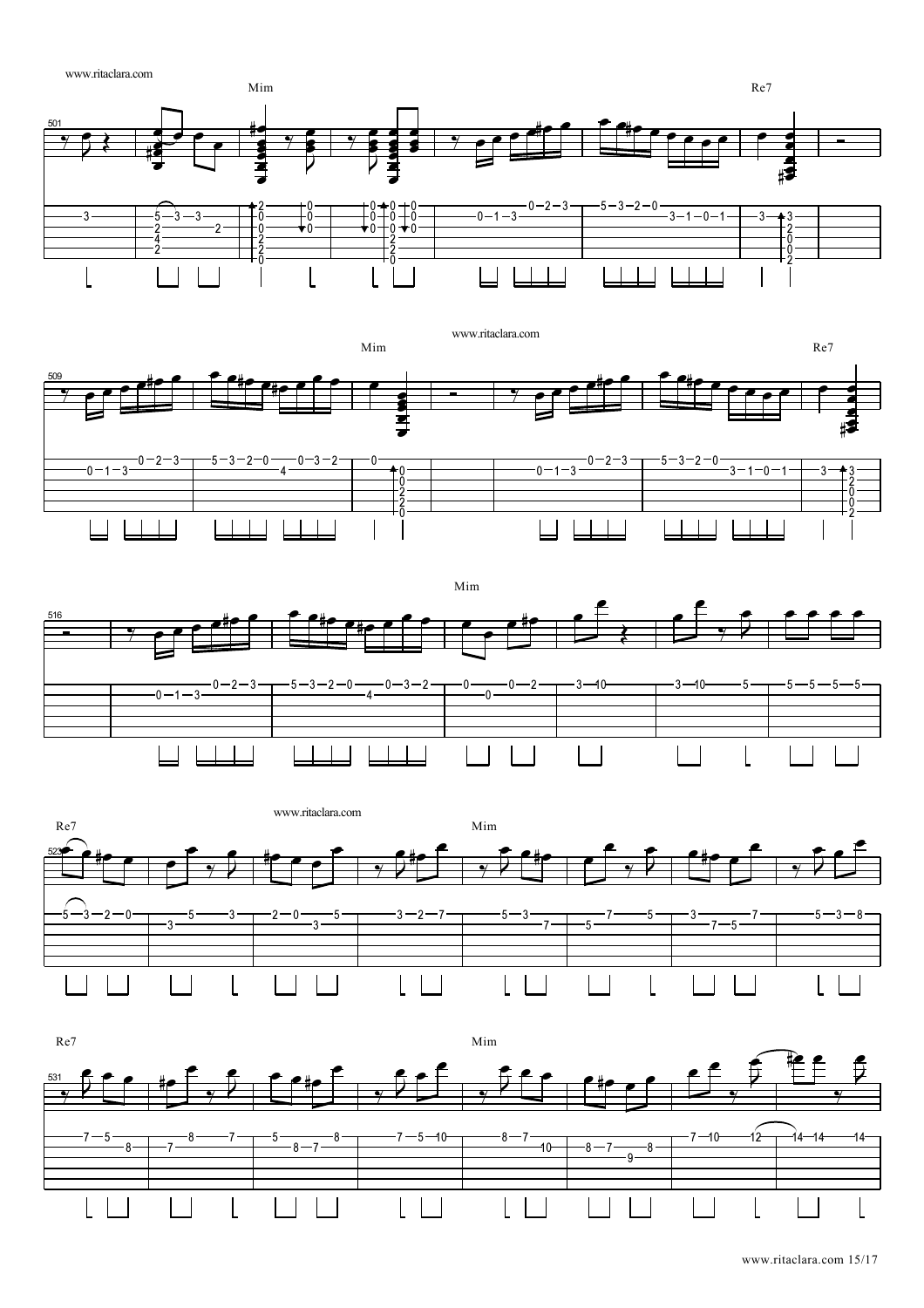